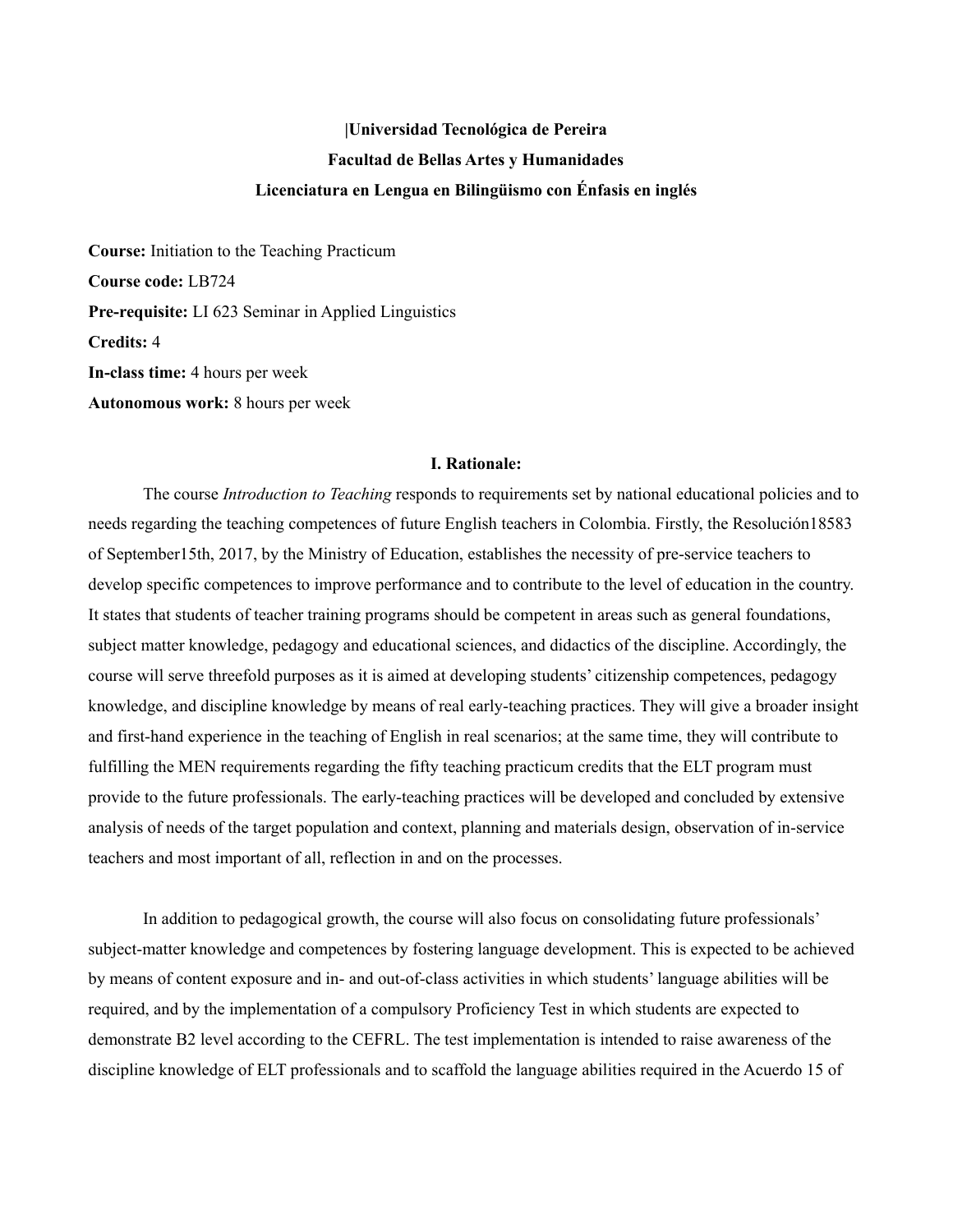May  $5<sup>th</sup>$ , 2015 by the Consejo Superior – UTP. Thus, the main objective of the strategy is that students graduate having C1 language proficiency (Resolución18583).

In addition, the program is articulated with the courses LLI715 Professional Development, LB935 Teaching Practicum in Elementary School and LB036 Teaching Practicum in Secondary School in that this course will integrate instruction into key abilities and knowledge identified as gaps that pre-service teachers of the courses may have. Such abilities and knowledge have to do specifically, but not limited to, teacher cognition, classroom management, assessment in the language classroom, and task design and implementation.

# **II. Objectives of the course:**

1. To provide introductory theoretical elements in lesson planning and planning based on tasks, and classroom management and to reflect on them in light of the students' experience in the teaching practicum.

2. To provide tools for planning lessons that are pertinent and creative according to students' needs and realities, theoretical references, and the national and institutional guidelines.

3. To promote collaborative work with colleagues and self and others' observation as a way to diminish teaching barriers and to improve teaching practices.

4. To support ways in which ICTs as an element that enriches the language learning environment, can be included/can mediate instruction.

5. To promote reflection on the role of the English teacher as a social agent who is able to communicate effectively/assertively, with high language proficiency levels, and conduct ethical teaching practices.

### **III. Learning Outcomes – LOs**

The following chart specifies on the right column the LOs the course will explicitly contribute to develop (there may be some others to which the course may contribute indirectly); and on the left column, the LOs of the course.

| <b>Learning Outcomes relationship</b>               |                                                              |  |
|-----------------------------------------------------|--------------------------------------------------------------|--|
| Learning Outcomes Licenciatura en                   | <b>Learning Outcomes course related:</b>                     |  |
| <b>Bilingüismo</b>                                  | By the end of the semester, the students will be able to:    |  |
| 1. Utiliza el español y el inglés con altos niveles | 1. Use English (B2) and Spanish with high proficiency        |  |
| de suficiencia en el ámbito social, académico y     | levels and appropriateness in all language skills to perform |  |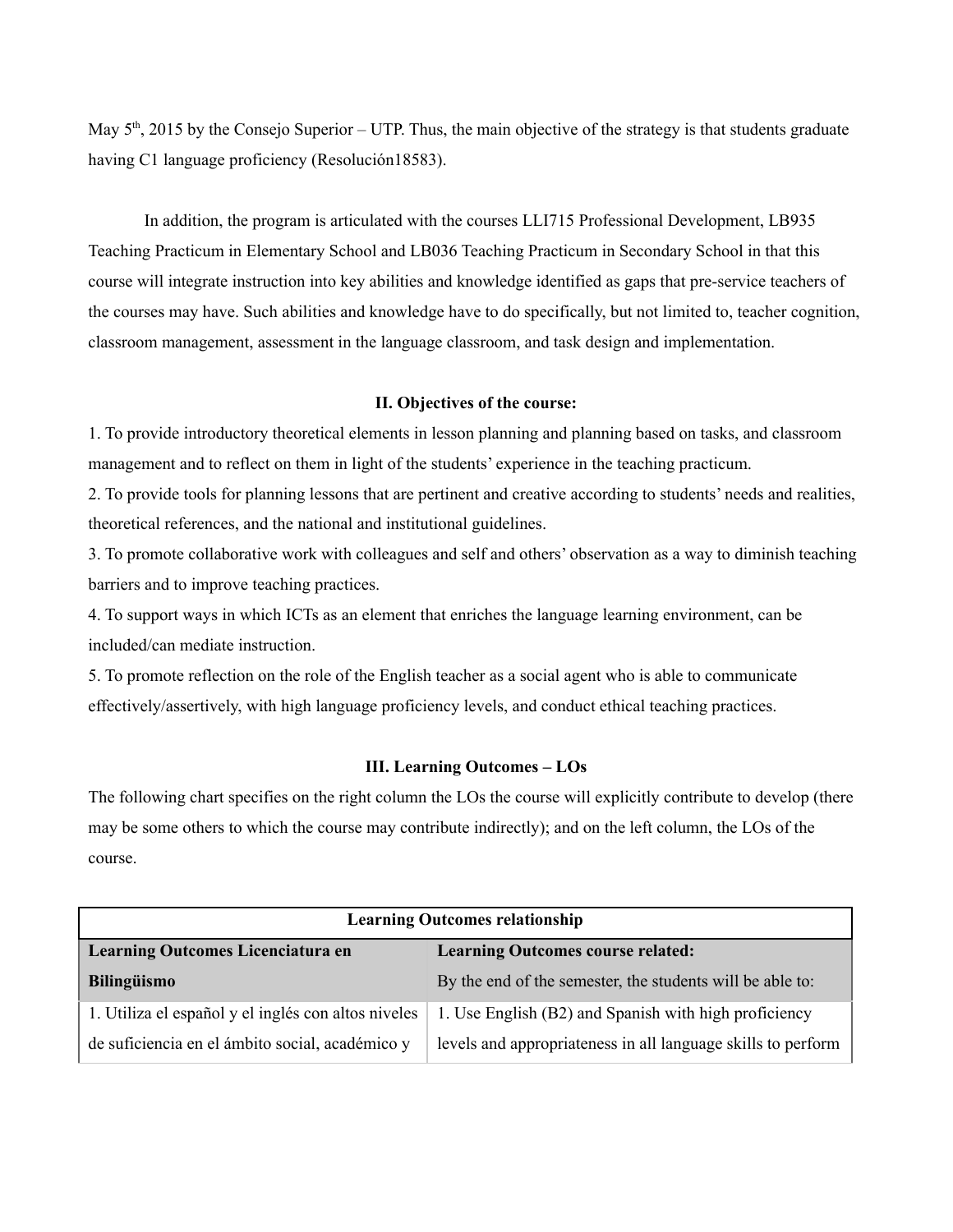profesional, y con consciencia intercultural relacional, funcional y crítica.

2. Planea e implementa, de forma flexible y creativa, actividades de enseñanza y aprendizaje que generen ambientes propicios para el desarrollo de procesos bilingües de los estudiantes, aplicando saberes generales y pedagógicos, las teorías de la lingüística aplicada y la didáctica de las lenguas, las políticas educativas y lingüísticas para responder a las necesidades cognitivas, lingüísticas, afectivas, socio-culturales y económicas de diversos contextos educativos/los educandos.

3. Incorpora reflexivamente y con criterio pedagógico el uso de las TIC en el desarrollo de procesos educativos.

4. Analiza, diseña y adapta instrumentos y estrategias para evaluar y autoevaluar tanto el desarrollo bilingüe y bicultural de los estudiantes como su propia práctica educativa a fin de reflexionar y plantear acciones de mejora que promuevan su desarrollo profesional.

| <b>Content Unit</b> | <b>Materials</b>                                  | Week | Big product                            |
|---------------------|---------------------------------------------------|------|----------------------------------------|
| Workshop 1          | The Role of Reflection in the Teaching Practicum. |      | Class activity Sept $10^{\text{th}}$ - |
|                     |                                                   |      | $8:00am$ .                             |

## **IV. Content units and TENTATIVE schedule**

| $\alpha$ of $\alpha$ and $\alpha$ of $\alpha$ and $\alpha$ and $\alpha$ and $\alpha$ |
|--------------------------------------------------------------------------------------|
| procedures. Plan a whole task using a song or a story.                               |
| 5. Identify the strengths and weaknesses in their own and                            |
| others' teaching practices by conducting self and others'                            |
| systematic observation and by applying theoretical                                   |
| principles discussed in class.                                                       |
|                                                                                      |

6. Take action over the aspects to be improved as a result of the observation, self and from the professor of the course, and the reflection of the classes implemented in the teaching practicum.

2. Define classroom management, give account of it as one of the most important elements that needs attention by novice teachers, identify the different aspects derived from it (giving instructions, for example), and prepare strategies that may help prevent unexpected situations in the classroom and reflect on their effectiveness.

3. Plan lessons individually or collaboratively integrating the technological tools available according to the realities

and needs of the population assigned for the teaching

4. Integrate songs and/or storytelling in their classes

effectively and efficiently and with appropriate

practicum. The plans follow a defined procedure and the national and institutional guidelines for teaching English.

community in the teaching practicum.

the tasks in the course and to interact with the academic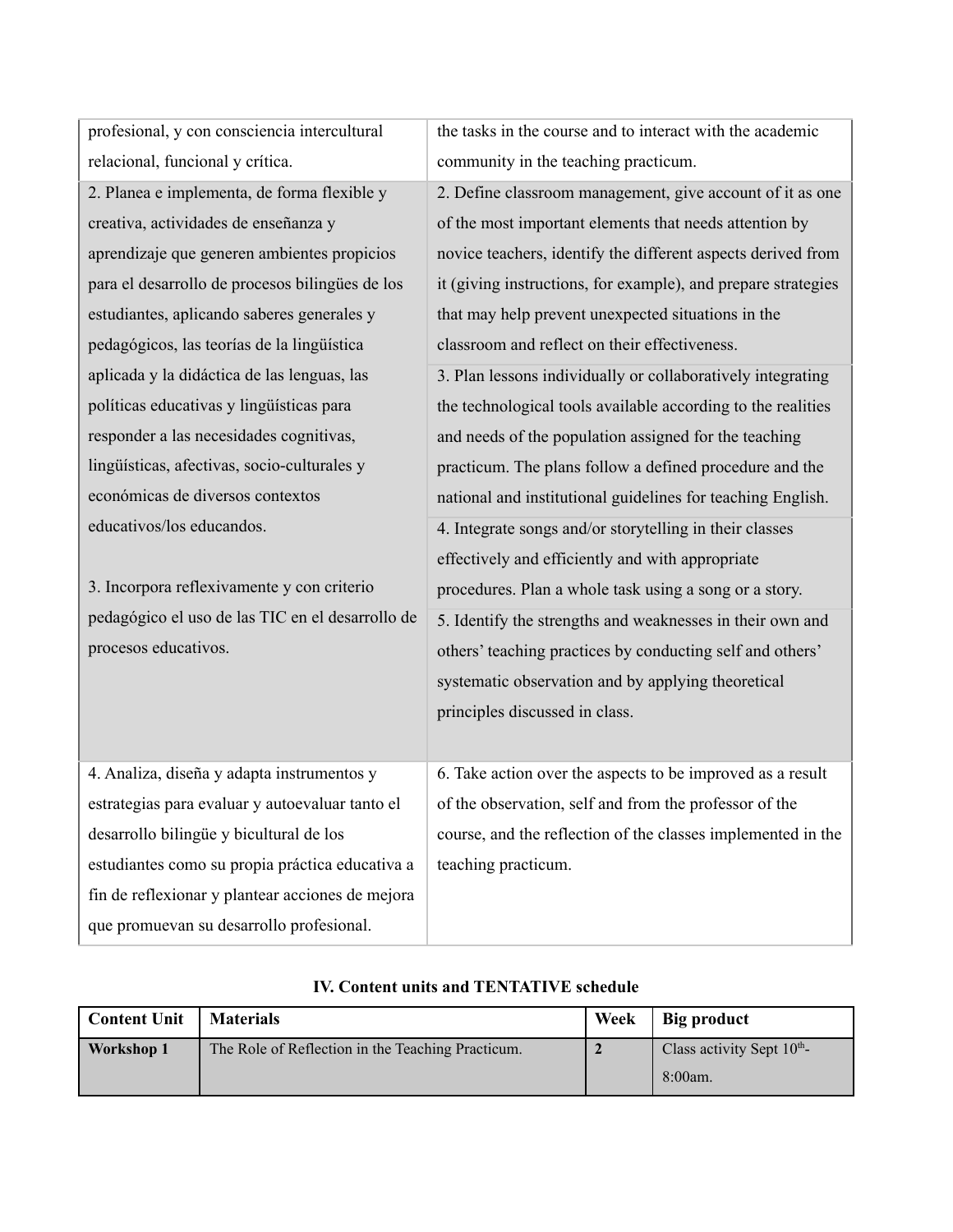| 1. An               | Chapter 1 'Language Teachers as Language                                                                | $1 - 3$        | Semaforización mock          |
|---------------------|---------------------------------------------------------------------------------------------------------|----------------|------------------------------|
| <b>Introduction</b> | Learners' in From Language Learner to                                                                   |                | test                         |
| to the              | Language Teacher: An Introduction to Teaching                                                           |                |                              |
| <b>Teaching</b>     | English as a Foreign Language (Snow, D, 2007).                                                          |                |                              |
| Practicum           |                                                                                                         |                |                              |
| 2. Classroom        | Sánchez-Solarte, A. C. (2019). Classroom<br>$\bullet$                                                   | $3-6$          | Mini-class proposal +        |
| management          | management and novice language teachers:                                                                |                | <b>Teaching practicum</b>    |
|                     | Friend or foe? <i>HOW</i> , 26(1), 177-199.                                                             |                | diagnosis report             |
|                     | https://doi.org/10.19183/how.26.1.463                                                                   |                | (questions related to        |
|                     | $*Or$                                                                                                   |                | songs or storytelling)       |
|                     | Macías, D. F. (2018). Classroom management in                                                           |                |                              |
|                     | foreign language education: An exploratory                                                              |                |                              |
|                     | review. Profile: Issues in Teachers' Professional                                                       |                |                              |
|                     | Development, 20(1), 153-166.                                                                            |                |                              |
|                     | $\frac{http://dx.doi.org/10.15446/profile.v20n1.60001}{http://dx.doi.org/10.15446/profile.v20n1.60001}$ |                |                              |
| <b>Workshop 2</b>   | The Suggested English Curriculum and the Basic                                                          | $\overline{7}$ | Class activity and workshop  |
|                     |                                                                                                         |                |                              |
|                     | Learning Rights.                                                                                        |                | in Spanish.                  |
| 3. Lesson           | Chapter 5 'Lesson Planning and classroom<br>$\bullet$                                                   | $7 - 10$       | <b>Compilation of lesson</b> |
| planning +          | survival' in From Language learner to Language                                                          |                | plans (teaching              |
| using songs         | Teacher: An Introduction to Teaching English as                                                         |                | practicum)                   |
| and                 | a Foreign Language (Snow, D, 2007, pp.66-71).                                                           |                |                              |
| storytelling        | $*Or$                                                                                                   |                |                              |
| with young          | Gorman, M. (2019). Planning Lessons and                                                                 |                |                              |
| learners            | Courses. British Council.                                                                               |                |                              |
|                     |                                                                                                         |                |                              |
|                     | Millington, N. T. (2011). Using Songs                                                                   |                |                              |
|                     | Effectively to Teach English to Young Learners.                                                         |                |                              |
|                     | Language Education in Asia, 2(1), 134-141.                                                              |                |                              |
|                     | $*OR$                                                                                                   |                |                              |
|                     | Ellis, G & Brewster, J. 2014. Tell it Again! The                                                        |                |                              |
|                     | Storytelling Handbook for Primary English                                                               |                |                              |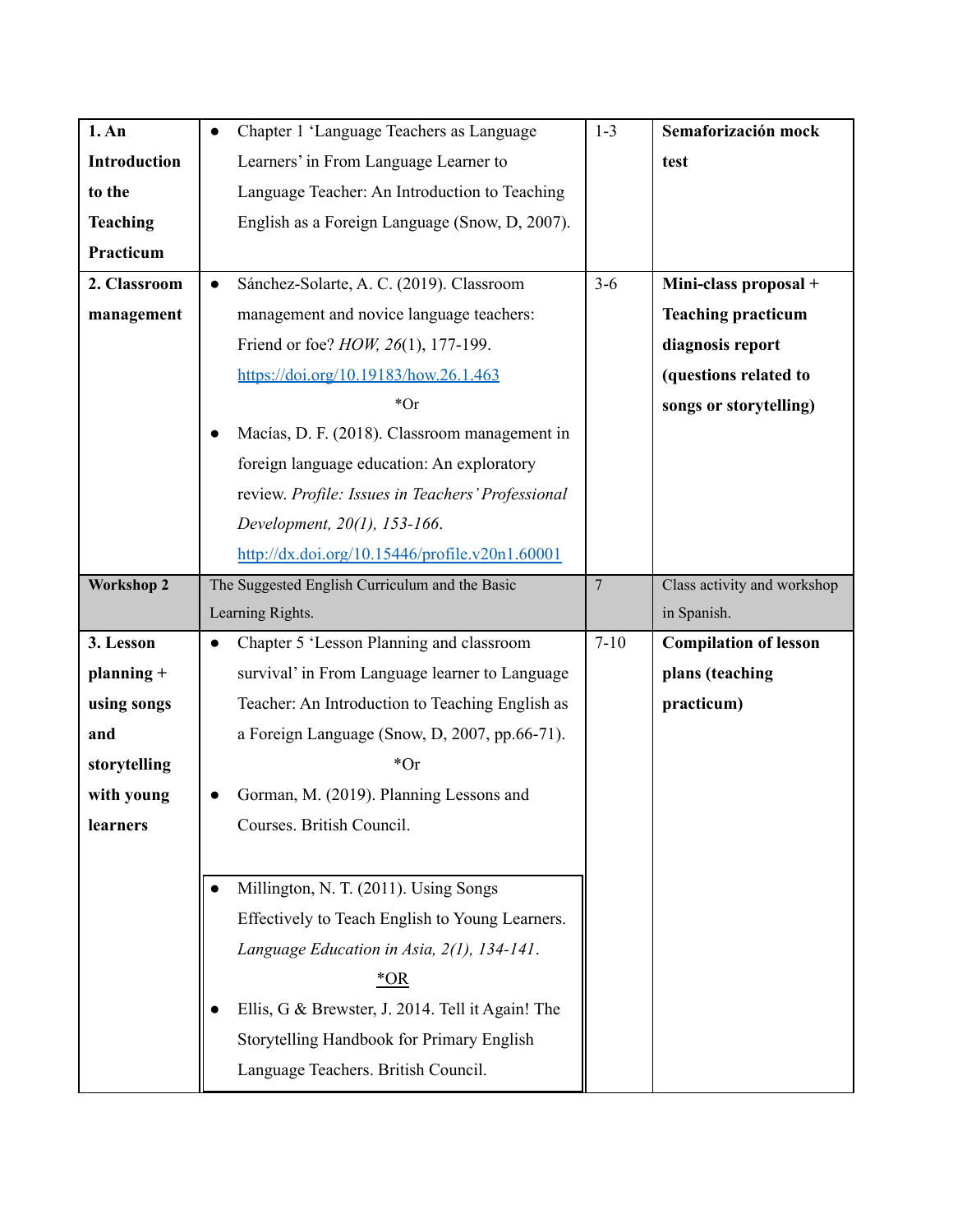|                   | *The semester is short, and there is no time for<br>discussing both using songs and stories in class. The<br>recommendation is that the group decides the one<br>they would like to discuss. |           |                              |
|-------------------|----------------------------------------------------------------------------------------------------------------------------------------------------------------------------------------------|-----------|------------------------------|
| 4. Planning       | Chapters 2, 3, and 4 in 'Methodology in<br>$\bullet$                                                                                                                                         | $8 - 12$  | <b>Compilation of lesson</b> |
| based on          | Language Learning - T-kit' by the Council of                                                                                                                                                 |           | plans (last lesson plan/s)   |
| tasks             | Europe.                                                                                                                                                                                      |           |                              |
|                   | *Articulate with lesson planning.                                                                                                                                                            |           | Performance                  |
|                   |                                                                                                                                                                                              |           | <b>Observation and</b>       |
|                   |                                                                                                                                                                                              |           | reflection                   |
| 5. Developing     | Developing and Using Instructional Rubrics by<br>$\bullet$                                                                                                                                   | $13 - 16$ | <b>Compilation of lesson</b> |
| instructional     | Educational Research Services – Focus On.                                                                                                                                                    |           | plans (teaching              |
| rubrics           |                                                                                                                                                                                              |           | practicum)                   |
|                   |                                                                                                                                                                                              |           |                              |
| <b>Workshop 3</b> | La Educación en el Siglo XXI                                                                                                                                                                 | 15        | Class activity in Spanish    |

### **V. Methodology**

This syllabus is based on critical reflective, humanistic and socio constructivist pedagogical models inasmuch as ethics, reflection, analysis and students' construction of their own teaching profile are the base of this course.

The course consists of 4 academic credits, which represents 12 hours for both guided and autonomous work. Four in-class hours per week will be used for 1) theoretical input, discussion and appropriation by means of teacher lectures, students' presentations and guest speakers; 2) exercises of observation, reflection, analysis, simulations, planning, design and paper planning. The remaining 8 autonomous hours will be used for the teaching practicum, bibliographic search and exposure, observation of actual classes, material design, and paper composition.

Schoology will be used as a tool for synchronous and asynchronous communication, theoretical material access, class material sharing, assignment uploading, score management, journal entries and Q&A. It will also be used as a virtual mean to conduct the course lessons when face-to-face sessions are not possible due to external factors.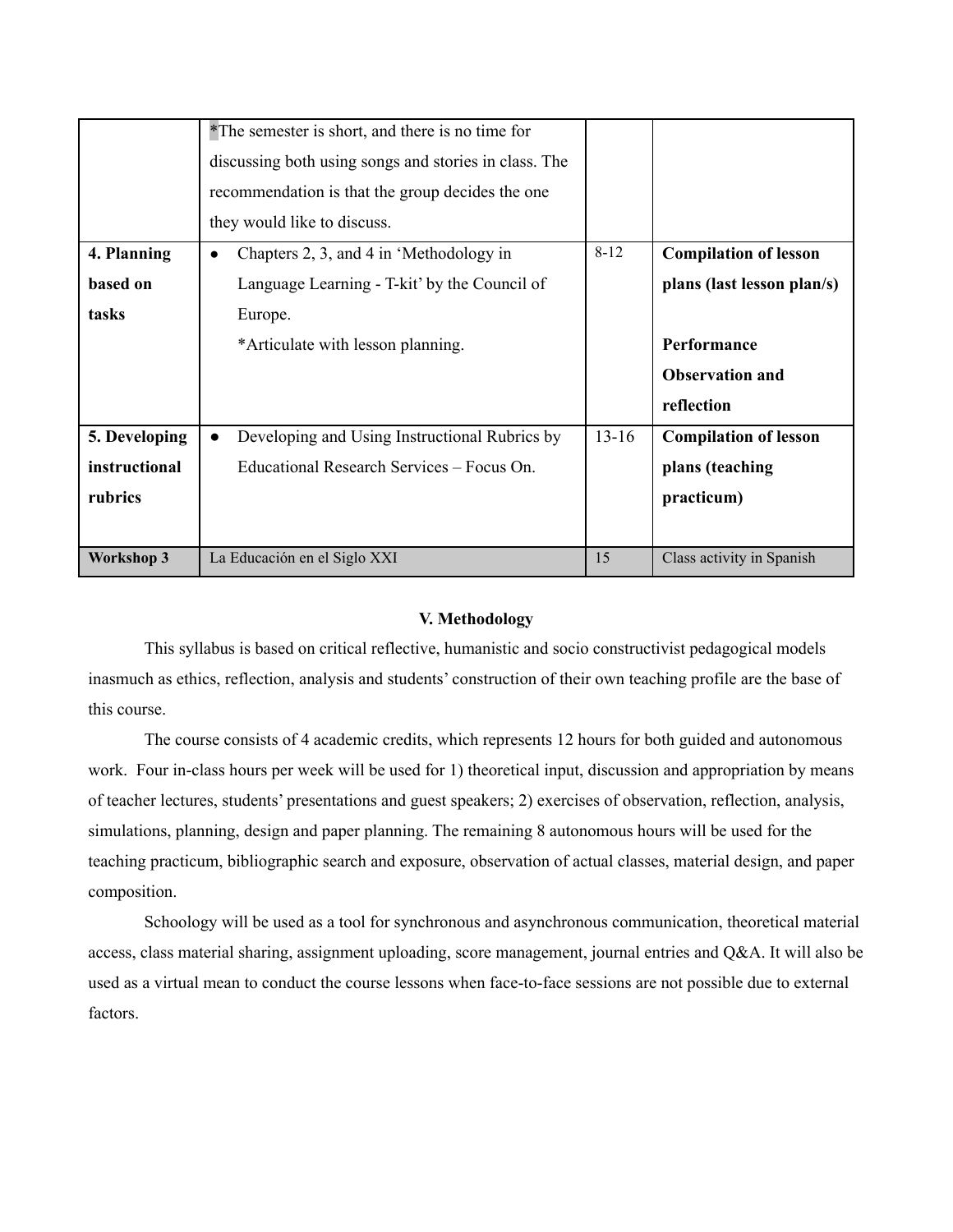\* During the **COVID-19 emergency**, all class activities, including the teaching practicum, will be mediated using Schoology, Google classroom, email, Google Meets, Zoom, and/or WhatsApp. Their use will depend on the needs and availability.

## **VI. Course assessment**

Assessment in this course will be:

- Proficiency-based: Through the tasks assigned in this course, students must demonstrate what has been learned when being faced to real-life ELT scenarios as practitioners.
- Formative: Continuous feedback will be provided to classroom activities and tasks such as oral presentations, simulations, case analysis, practicum sessions, paper construction and lesson or material design by written and oral means. The feedback will not be quantifiable, but provided to contribute to learners' professional growth. This will be given by peers and the teacher. Constant reflection will be requested upon observation of actual cases, teacher-model sessions, peer-observations, lesson planning and implementation.
- Summative and continuous: The assigned products will be collected and assessed at different moments of the course. The following table includes the products and their weights.

| <b>Assessment of Content</b> |                                                                             | <b>Tentative Schedule</b> |
|------------------------------|-----------------------------------------------------------------------------|---------------------------|
|                              | First Midterm: (30%)                                                        |                           |
|                              | Mock test (5%): Students will complete an online mock for the               | Week 1-4                  |
|                              | semaforización exam (based on the FCE – first certificate exam). The        |                           |
|                              | results of the mock test will give students a clear idea of their current   |                           |
|                              | language proficiency (this information will provide tools for students to   |                           |
|                              | make adjustments to their LLPs in order to take actions of improvement or   |                           |
|                              | implement any plan of improvement).                                         |                           |
|                              | Mini-class proposal (15%): Students will be assigned a component of         | Week 3-7                  |
|                              | classroom management (for example, giving instructions) and will design a   |                           |
|                              | lesson plan in order to work on the classroom management element            |                           |
|                              | assigned; students will implement it in the Initiation to the Teaching      |                           |
|                              | Practicum course.                                                           |                           |
|                              | <b>Teaching practicum diagnosis report (10%):</b> During week 4 or 5 of the | Week 4 or 5 (depending on |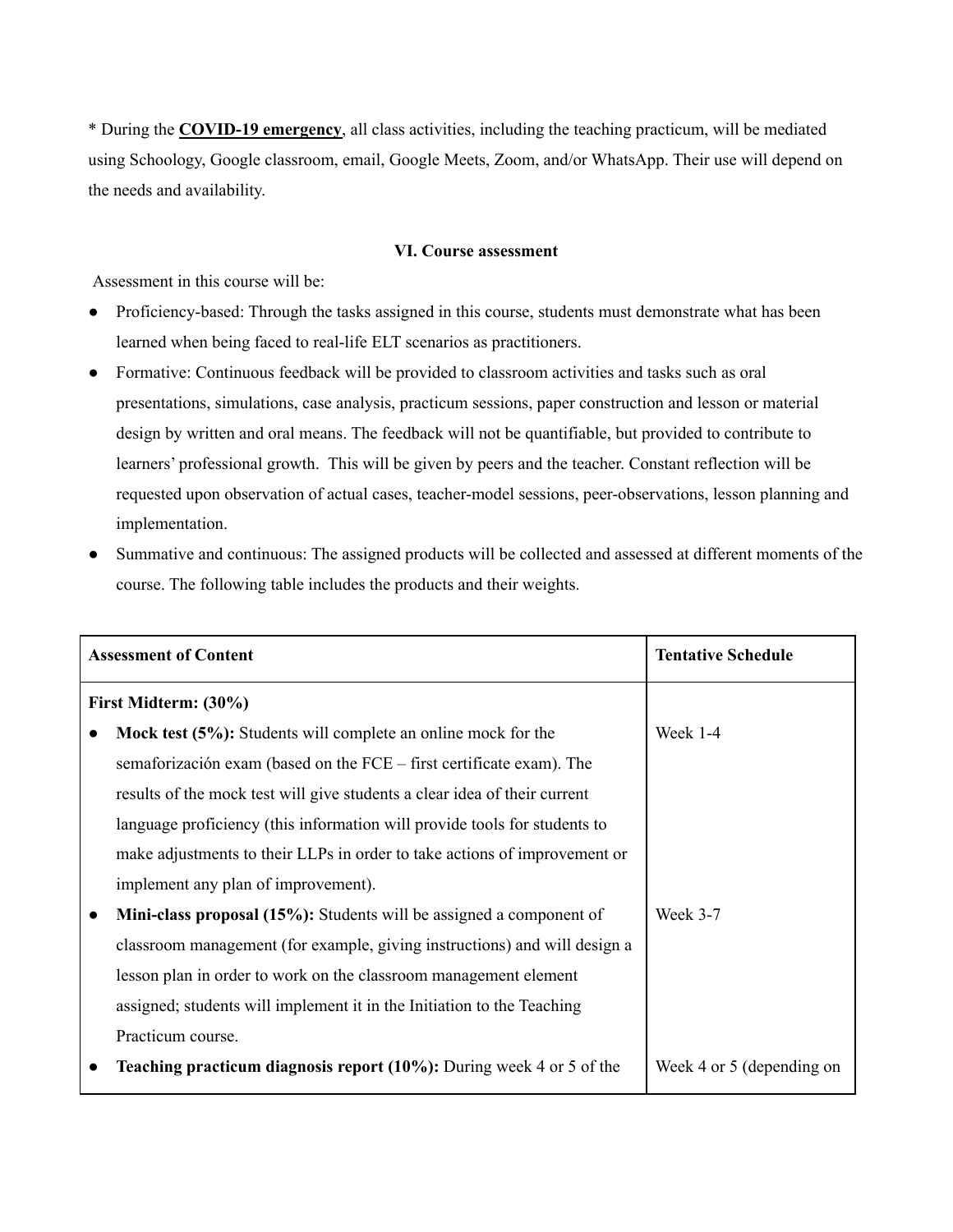| semester, practitioners will conduct a diagnosis activity of the group<br>assigned for the teaching practicum. The diagnosis will focus on elements<br>such as setting the ground with the in-service teacher and the students,<br>identifying routines and materials available, procedures for conducting<br>classes during COVID-19 emergency, etc. | the availability of the<br>teaching practicum context) |
|-------------------------------------------------------------------------------------------------------------------------------------------------------------------------------------------------------------------------------------------------------------------------------------------------------------------------------------------------------|--------------------------------------------------------|
| Second Midterm: (25%)                                                                                                                                                                                                                                                                                                                                 |                                                        |
| Compilation of lesson plans (15%): Practitioners will design, implement,                                                                                                                                                                                                                                                                              | First to last week of                                  |
| and reflect on lesson plans for the teaching practicum. They will receive                                                                                                                                                                                                                                                                             | teaching practicum                                     |
| feedback from the instructor, and the grade will come from the lesson plans                                                                                                                                                                                                                                                                           |                                                        |
| revised.                                                                                                                                                                                                                                                                                                                                              |                                                        |
| Various activities (10%): Several activities will be included under this                                                                                                                                                                                                                                                                              | First to last week of the                              |
| category: quizzes, short papers, written/spoken exercises, formal analysis,                                                                                                                                                                                                                                                                           | semester                                               |
| activities related to the workshops, systematization of the practicum etc.                                                                                                                                                                                                                                                                            |                                                        |
| This grade will include all the activities done in and/or out of class from the                                                                                                                                                                                                                                                                       |                                                        |
| first to the last week of the semester.                                                                                                                                                                                                                                                                                                               |                                                        |
| Final term $(20\%)$                                                                                                                                                                                                                                                                                                                                   |                                                        |
|                                                                                                                                                                                                                                                                                                                                                       |                                                        |
| Performance observation and reflection (15%): Practitioners will make                                                                                                                                                                                                                                                                                 | Due by week 17                                         |
| formal implementations of class in the group assigned. The implementation                                                                                                                                                                                                                                                                             | Can take place at any week                             |
| sessions will be observed a/synchronically. The observations will be                                                                                                                                                                                                                                                                                  | of teaching practicum                                  |
| complemented by a reflection between the ITP professor and the                                                                                                                                                                                                                                                                                        |                                                        |
| practitioner. The formats for this exercise will be shared later on in the                                                                                                                                                                                                                                                                            |                                                        |
| semester. The self-assessment is included here.                                                                                                                                                                                                                                                                                                       |                                                        |
| In-service teacher report $(5\%)$ : A reflective format will be provided to                                                                                                                                                                                                                                                                           | Week 16                                                |
| and later submitted by the in-service teacher of the grade where the                                                                                                                                                                                                                                                                                  |                                                        |
| practitioner developed the practicum in order to assess the performance in                                                                                                                                                                                                                                                                            |                                                        |
| the classroom. The formats for this exercise will be shared later on in the                                                                                                                                                                                                                                                                           |                                                        |
| semester. By the 10-12th hour of teaching practicum, there will be the first                                                                                                                                                                                                                                                                          |                                                        |
| teacher's report (with no grade).                                                                                                                                                                                                                                                                                                                     |                                                        |
|                                                                                                                                                                                                                                                                                                                                                       |                                                        |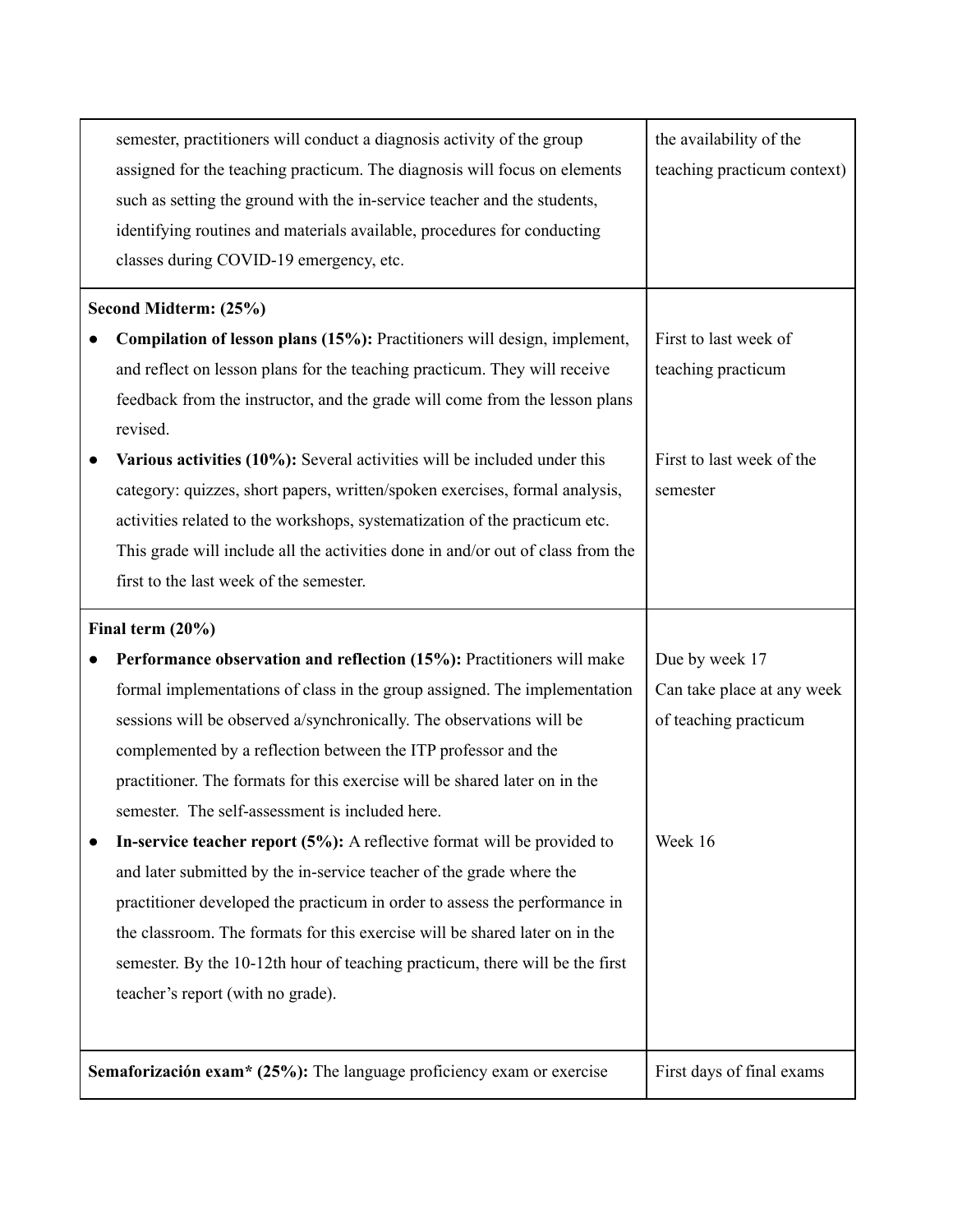| usually takes place during the first days of final exams week. It tests your ability  | week |
|---------------------------------------------------------------------------------------|------|
| in the four language skills and in language use. It is designed and administered      |      |
| by a group of professors of the program who are led by the coordinators of the        |      |
| academic area English/Spanish. There would be no explicit inclusion of the            |      |
| proficiency test into the class (that is, practices of the test won't be given in     |      |
| class). Students are highly encouraged to practice independently and to conform       |      |
| study groups for this purpose.                                                        |      |
| *The form and execution of the exam during the <b>COVID-19 emergency</b> will         |      |
| depend on the resources available from students, the professors, and the              |      |
| University. It can either be executed during one week or several, and it may take     |      |
| the form of a reflective exercise or a hard assessment instrument.                    |      |
|                                                                                       |      |
| <b>NOTE:</b> The professor of the course might decide to dedicate $5\%$ of the $25\%$ |      |
| given to the semaforización exam for any strategy students use in order to            |      |
| improve their language proficiency: language learning projects, attendance to         |      |
| monitoring sessions throughout the semester, etc.                                     |      |
|                                                                                       |      |

## **IMPORTANT INFORMATION**

1. There are 2 very important documents to this course: (1) the Acuerdo 38 del CA UTP and (2) the teaching practicum protocol. The documents establish important regulations about the teaching practicum that need to be always taken into account throughout the semester.

2. The Initiation to the Teaching Practicum course has (obviously) a very strong component of teaching practicum. The university's regulations require you to fulfill paper work, so they can guarantee all your rights as a practitioner. This is why you need to be an affiliate member of the social security system (EPS). With this requirement, the university will activate your ARL affiliation. If the you don't have the ARL activated by the week the teaching practicum starts, a grade of 0 will be given to the teaching practicum diagnosis report or any other item that is tight to the teaching practicum. The student WILL conduct the diagnosis (or any other activity), but no credit will be given for the exercise.

3. The teaching practicum protocol establishes: 'Section 2 #16 – 'La inasistencia reiterada al 20% de la práctica, incluyendo sesiones presenciales y asesorías, ocasionará su pérdida (**ver reglamento estudiantil, capítulo 8,**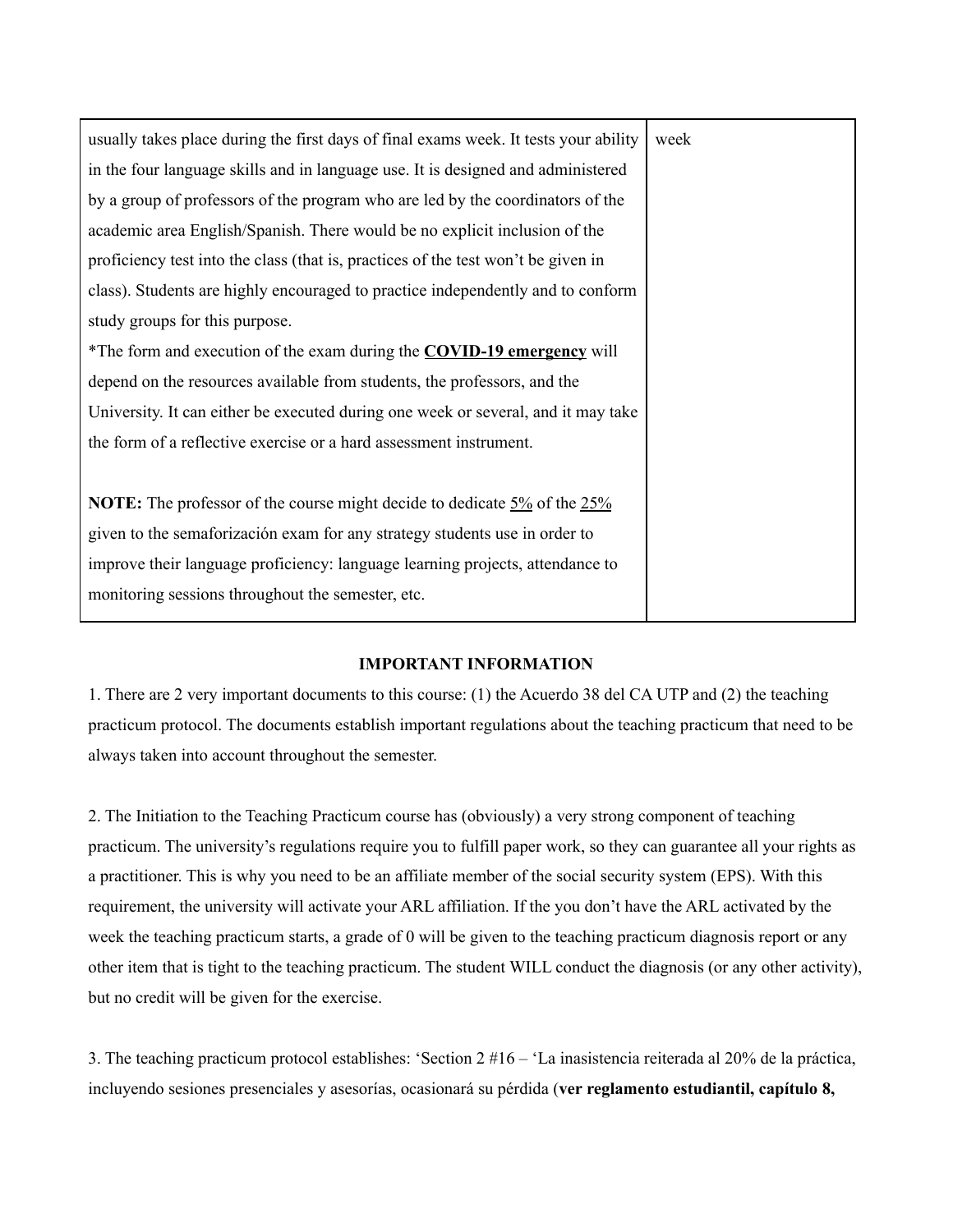**artículo 67 parágrafo 3**). Como medida de seguimiento a este punto, se solicitará a los practicantes el diligenciamiento continuo de la **bitácora de asistencia** (Acuerdo 38, Art. 14, Parágrafo 3)'. In the course, this means that out of the total of class hours+ teaching practicum hours during the semester: approximately 64, you can only miss 12.8. If you reach this top, the professor of the course will proceed to apply the regulations established in the the Acuerdo 38 del CA UTP and the teaching practicum protocol.

4. No late work will be received during the semester except when the student provides a medical, university excuse, or technological failure. If you cannot submit a task because of a technological failure, you need to make the submission as soon as possible, attaching the format for work late submission with the necessary evidence. You also need to notify the professor of the failure and late submission by email as soon as you can.

5. You will be submitting your lesson plans for the teaching practicum every week. No submitting a lesson plan will count as an absence. You will be allowed to teach the class given that you send the lesson plan by e-mail or to Schoology (whatever case applies according to the group you are enrolled in).

6. You need to have time availability to execute the practicum. If you do any other activity while studying at university, it is your responsibility to make the necessary arrangements to do the teaching practicum at the schools or the required time. Depending on the grade and the school assigned, you will be required to complete between 25 and 30 hours of teaching practicum. By the end of week # 8 students must have completed 10 hours of teaching at the school.

#### **VII. References:**

- Brown, J. D. (2005). *Testing in Language Programs: A Comprehensive Guide to English Language Assessment*. McGraw-Hill College.
- Brown, S., Race, P., and Smith, B. (2005). *500 tips on assessment*, 2nd Ed. Routledge Falmer.
- Burns, A., & Richards, J. C. (2009). *The Cambridge guide to second language teacher education*. Cambridge university press. Chapters 15 -19, 25 and 30.
- Carr, N. (2011). *Designing and Analyzing Language Tests.* Oxford: Oxford University Press.
- Coetzee, S. A., Van Niekerk, E. J., &Wydeman, J. L. (2008). *An educator's guide to ef ective classroom management*. Van Schaik Publishers.
- Ellis, R. (2006). The methodology of task-based teaching. *Asian EFL Journal,* 8(3), 19-45.